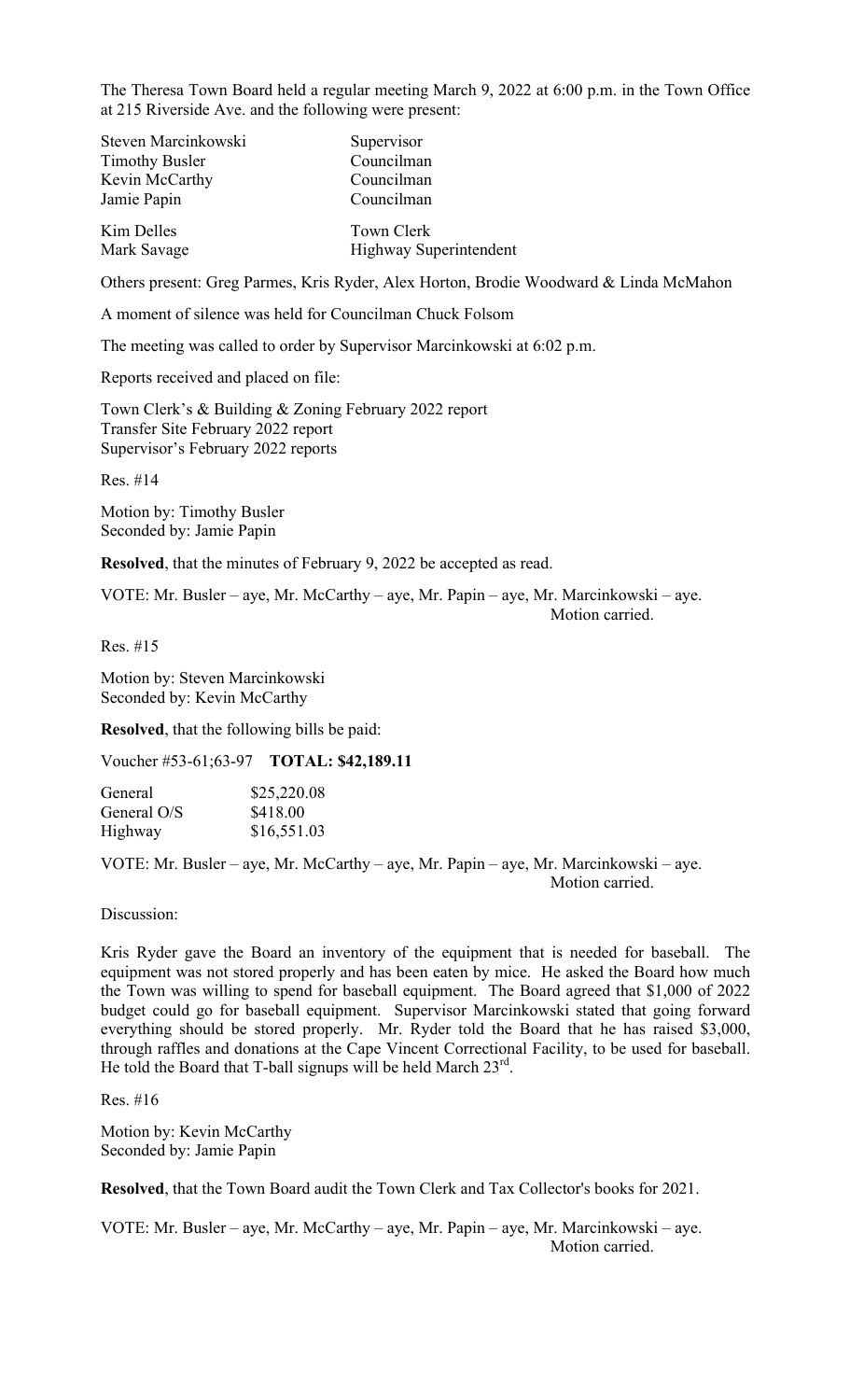Town Board meeting held March 9, 2022 cont'd.

Res. #17

Motion by: Steven Marcinkowski Seconded by: Timothy Busler

**Resolved**, that the Town Board audit Judge Robert's books for 2021.

VOTE: Mr. Busler – aye, Mr. McCarthy – aye, Mr. Papin – aye, Mr. Marcinkowski – aye. Motion carried.

Res. #18

Motion by: Timothy Busler Seconded by: Jamie Papin

**Resolved**, that the Town Board authorize Supervisor Marcinkowski to sign a "Shared Service Agreement for Snow Removal" between the Town of Theresa, Town of LeRay, Town of Pamela, Town of Philadelphia, and the Village of Black River.

VOTE: Mr. Busler – aye, Mr. McCarthy – aye, Mr. Papin – aye, Mr. Marcinkowski – aye. Motion carried.

Discussion:

Letter from Gerald W. DeLosh - running for Jefferson County Sheriff was read.

Letter from Perry Golden – running for Jefferson County Sheriff was read.

Letter from the Theresa Primary School PTO letting the community know of a Literacy Walk to be held April 1<sup>st</sup>, 2022 and asking for donations and sponsors was discussed by the Board.

The Board approved the following Use of Facilities:

- Theresa Progress Group would like to use the ice rink May  $11<sup>th</sup>$  thru May  $15<sup>th</sup>$  for a rummage sale
- Indian River Pop Warner would like to use the ballfield May 21<sup>st</sup> & May 22<sup>nd</sup> for a softball tournament to benefit the program

The sheds at town fields have bags of beer cans still in them. Supervisor Marcinkowski said the sheds were built for little league and the adult leagues should not have access to them. Superintendent Savage has supplied bags to the leagues and asked them to drop them off behind the Town Board for the Town to dispose of. That way animals would not get in them and make a mess. In the future everyone that uses the fields needs to obey by the rules that are in place.

Supervisor Marcinkowski told the Board that Castle Cable does not have an exclusive contract with the Town. If another franchise wanted to go into their territory, they can. He stated that in 2026 the Town can negotiate for a higher percentage than the 3% share given to the Town. Castle Cable did say that it would have to pass the higher rate onto the customer. Also, if the Town raised the percentage rate for Castle Cable, they would then have to raise it for Time Warner and visa versa. Councilman McCarthy is going to get the Supervisor addresses for residents that are interested in being added to Castle Cable's Franchise.

Res. #19

Motion by: Steven Marcinkowski Seconded by: Timothy Busler

**Resolved,** that the Town Board renew the Non-Exclusive Franchise Agreement between the Town of Theresa and Castle Cable TV, Inc. for the period of January 1, 2022 to December 31, 2026.

VOTE: Mr. Busler – aye, Mr. McCarthy – aye, Mr. Papin – aye, Mr. Marcinkowski – aye. Motion carried.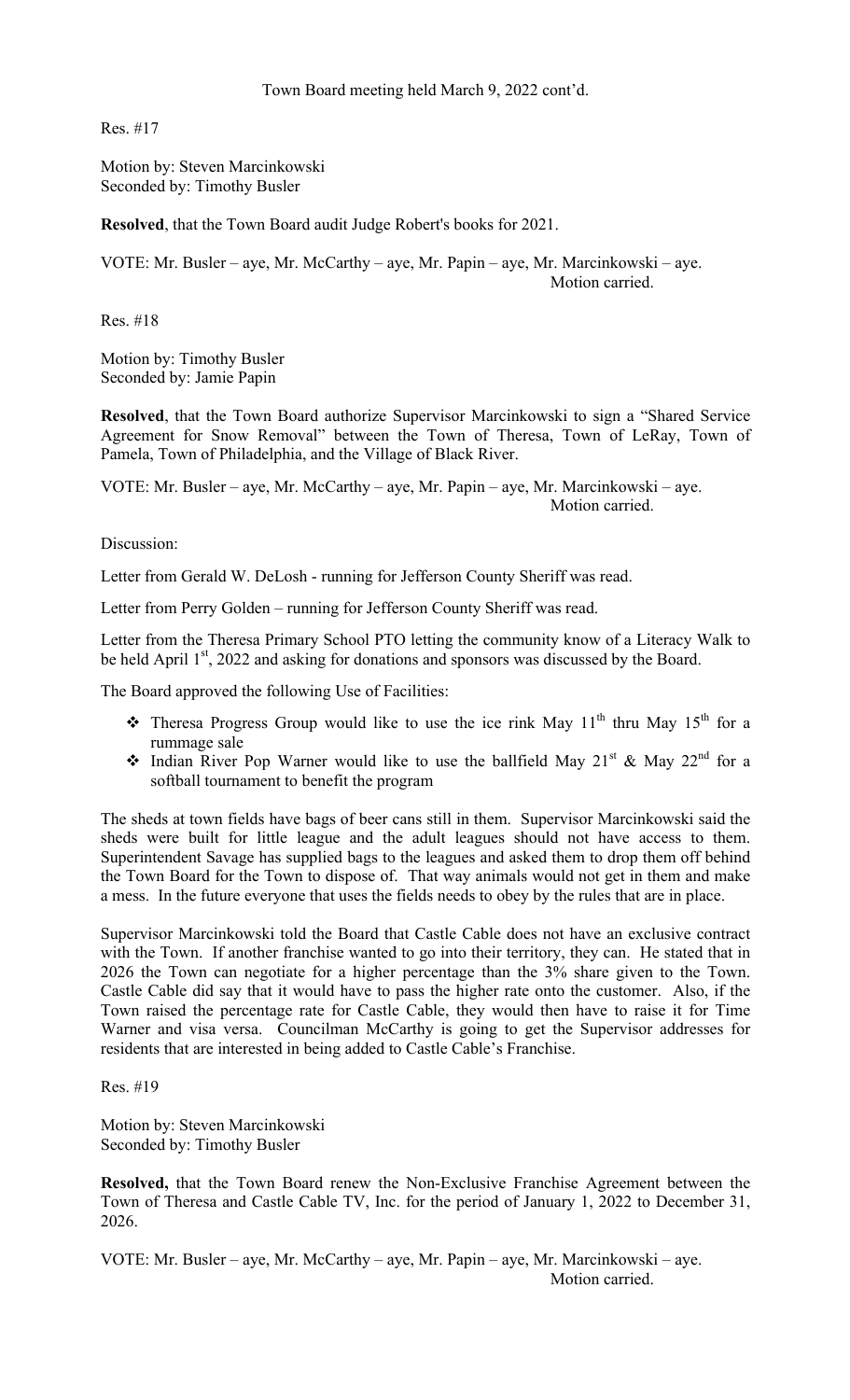Town Board meeting held March 9, 2022 cont'd.

Res. #20

Motion by: Steven Marcinkowski Seconded by: Timothy Busler

**Whereas,** the Town of Theresa has determined that a true and very real need exists for the acquisition of the Equipment described on Exhibit A of the Installment Purchase Contract dated as of February 24, 2022, between the Town of Theresa, New York and KS StateBank and so be it

**Resolved**, that the Town of Theresa has determined that the Contract, substantially in the form presented to this meeting, is in the best interests of the Town of Theresa for the acquisition of such Equipment, and the Governing Body hereby approves the entering into the Contract by the Town of Theresa and hereby designates and authorizes Supervisor Marcinkowski to execute and deliver the Contract on the Town of Theresa's behalf with such changes thereto as such person(s) deem(s) appropriate, and any related documents, including any Escrow Agreement necessary to the consummation of the transaction contemplated by the Contract.

VOTE: Mr. Busler – aye, Mr. McCarthy – aye, Mr. Papin – aye, Mr. Marcinkowski – aye. Motion carried.

Discussion:

The Board looked over drawing from Curtis Furniture for a boardroom table. The Board all liked the layout. The Town can use stimulus money for updating the boardroom to be ready to go to zoom meetings if needed.

The Town will advertise for an employee for the Cemetery. The position will be for 32 to 40 hours per week. Steve will put on Life in Theresa Facebook, Village of Theresa's monthly light bill and Craigslist.

Update of Highway Dept. from Superintendent Savage.

- $\triangleright$  The Town did well on salt & sand this season
- $\triangleright$  Compactor at transfer site is up and running
- $\triangleright$  Mark would like a set of scales at the transfer site

Linda McMahon, Recreation Director, told the Board that she will be taking a full-time job for the Girl Scouts. She submitted her letter of resignation as Recreation Director. She stated she would help with anything that is needed. Supervisor Marcinkowski told her that the Town appreciated everything she has done.

Res. #21

Motion by: Timothy Busler Seconded by: Kevin McCarthy

**Resolved**, that the Town Board accept Linda McMahon's resignation as Recreation Director effective immediately.

VOTE: Mr. Busler – aye, Mr. McCarthy – aye, Mr. Papin – aye, Mr. Marcinkowski – aye. Motion carried.

Discussion:

The Board discussed the savings that the Town will be saving by going with Waste Management and using DANC for trash. The Village will still be taking their trash to the County and the Town will be paying the higher fee for theirs. The Board was informed that the Village does not off set the cost of getting rid of the trash with sticker fee sales. The Village has always kept what they collect. All Board members did not think that should be happening and would like to invite Mayor McConnell to the next meeting to discuss how it should be done going forward.